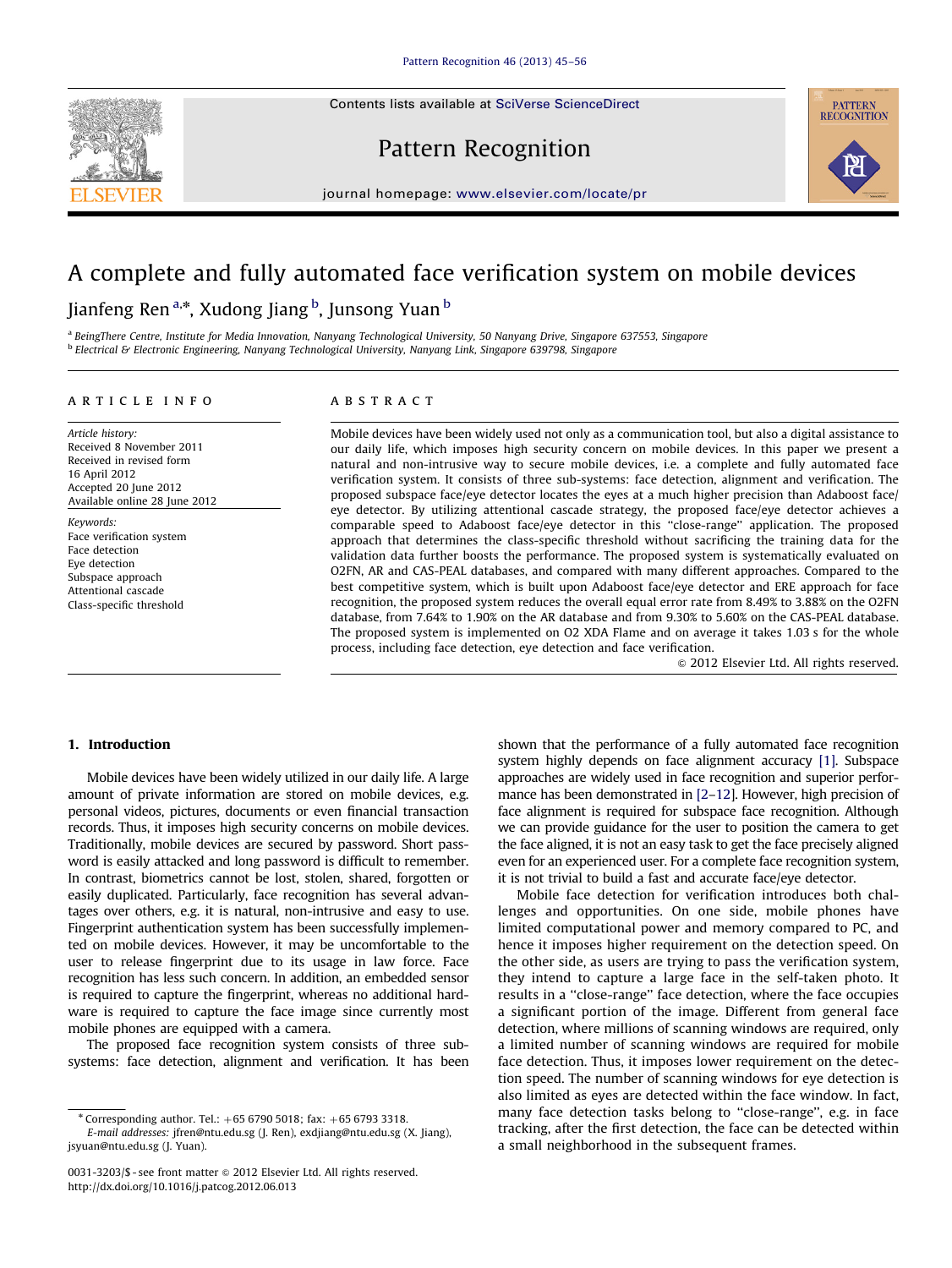<span id="page-1-0"></span>In this paper, a subspace face/eye detector is proposed. Subspace approaches have been successfully applied in object classification and have demonstrated impressive classification performance [\[2](#page-10-0)[,13](#page-11-0)]. However, it is not widely used in object detection due to the speed limitation, e.g. it requires large matrix multiplication to derive subspace features. Inspired by Viola & Jones' face detector [\[14\],](#page-11-0) an attentional cascade structure is proposed for subspace approach to speed up the detection process. Classifiers built from a few subspace features are utilized in the early stages to fast filter out most of the negative samples and only those tough samples are evaluated by classifiers with more subspace features in the latter stages. On O2 XDA Flame, it only takes 0.26 s to detect both eyes for the proposed face/eye detector. The proposed subspace face/eye detector is optimized for mobile face verification, which aims to achieve higher detection accuracy at a comparable speed with respect to Adaboost face/eye detector.

For face verification sub-system, a novel approach to determine the class-specific threshold (CST) is proposed, which greatly improves the performance of the system. Naturally, some faces are easy to be recognized and some are difficult. Therefore, a CST in general provides better performance than a global threshold (GT). Traditionally, a separate validation dataset is needed to determine the CST. However, separating a portion of the dataset as the validation dataset results in less training data, and hence the performance may degrade. The proposed approach determines the CST based on the training data only. The experimental results on O2FN, AR [\[15\]](#page-11-0) and CAS-PEAL [\[16\]](#page-11-0) databases demonstrate the superior performance of the proposed approach.

In order to evaluate the performance of the proposed system on mobile device, the O2FN database<sup>1</sup> is built. It contains 2000 images from 50 persons, each with 40 images. The variations in facial expressions are minimized. It mainly contains illumination variations and in-plane rotations. The database will be released to other researchers as a common evaluation dataset for face recognition system on mobile devices.

The proposed system is implemented on O2 XDA Flame, on which it takes 1.03 s to recognize a face. Comprehensive experimental results on O2FN, AR [\[15\]](#page-11-0) and CAS-PEAL [\[16\]](#page-11-0) databases demonstrate the superior performance of the proposed system compared to the system built upon Adaboost face/eye detector.

The rest of the paper is organized as follows: the related work is discussed in Section 2; the proposed algorithms are described in Section 3; the creation of the O2FN mobile face database is given in [Section 4;](#page-5-0) experimental results are in [Section 5;](#page-5-0) finally, conclusion and future work are in [Section 6.](#page-10-0)

## 2. Related work

The related work on each sub-system, e.g. face detection, alignment and verification is discussed first, followed by a review of several complete systems.

In [\[17–21](#page-11-0)] Adaboost face detector [\[14\]](#page-11-0) was built on mobile devices. The main advantage of Adaboost face detector is its speed, which is critical in general face detection. Due to the limited discrimination power of rectangular features, a huge amount of samples are required to train a Viola & Jones' face detector, and hence training is time consuming. The proposed face detector detects faces more precisely at a comparable speed with respect to Adaboost face detector on ''close-range'' face images. In addition, the proposed face detector has the advantages of fast training and easy implementation.

Face alignment is critical to subspace face recognition. The face is often aligned through eye locations. In [\[17,20](#page-11-0)] Adaboost eye detector was built. Tao & Veldhuis extended it to detect more fiducial points [\[19\].](#page-11-0) Eyes are detected within the detected face window, and hence the location and scale of eyes are roughly known. Only a limited number of scanning windows are needed. Thus, Adaboost eye detector may not be the best choice due to its limited accuracy.

Although tons of face verification algorithms are proposed in literature, very few are suitable for mobile applications. In [\[22\],](#page-11-0) superior performance is achieved for SIFT features, but the recognition speed is extremely slow. Sparse representation [\[3\]](#page-10-0) demonstrated impressive performance on recognizing partially occluded faces. However, due to the huge computational cost on iterative optimization, it is not suitable for mobile applications. Simple features, e.g. local binary pattern (LBP) [\[19,20\]](#page-11-0), Haar wavelet features [\[23\],](#page-11-0) DCT coefficients [\[17\]](#page-11-0), Fourier coefficients [\[18\]](#page-11-0) and LRP features [\[24\]](#page-11-0) are extracted for classification on the resource-constraint devices. Correlation filter [\[21,25](#page-11-0)] is another option due to its simplicity and tolerance to noise. However, those approaches do not yield optimal recognition performance. Subspace face recognition approaches have demonstrated superior performance in [\[2–](#page-10-0)[12\]](#page-11-0). Yang et al. [\[26\]](#page-11-0) ported direct linear discriminant analysis [\[27\]](#page-11-0) into mobile devices. In this work, various subspace approaches are implemented and tested on the O2FN database. The best performed one is built into our system.

Several complete face verification systems on mobile devices have been proposed in literature. Ng et al. implemented a real-time face verification system on O2 XDA IIi [\[21\],](#page-11-0) using Viola & Jones' face detector and unconstrained minimum average correlation energy (UMACE) filter for face verification. It was tested on a database of 25 subjects and the overall equal error rate (EER) is 8.49%. Schneider et al. implemented FaceScry on Nokia 6630 [\[28\],](#page-11-0) but they only performed a sampling check on their system. Hadid et al. implemented a system on Nokia N90 [\[20\],](#page-11-0) using Viola & Jones' face/eye detector and LBP features for face verification. Tao & Veldhuis implemented a system on Eten M500 Pocket PC [\[19\]](#page-11-0), using Viola & Jones' detector for face/facial landmark detection and a simplified LBP filter for face verification. It was tested on a database of 20 subjects, and the EER was 2% by fusing the results from 450 frames. However, it is not practical to take a video of 30 s for authentication. Adaboost face detector [\[19–21\]](#page-11-0) and Adaboost eye detector [\[19,20\]](#page-11-0) are popular because of its fast speed. UMACE filter [\[21\],](#page-11-0) geometric features [\[28\]](#page-11-0) and LBP features [\[19,20](#page-11-0)] are used for face verification because of their simplicity. However, they do not yield optimal recognition performance. In the following sections, we will show that the proposed system achieves much higher recognition accuracy at a comparable speed.

#### 3. The proposed face verification system on mobile devices

The proposed face verification system consists of three subsystems: face detection, eye detection and face verification as shown in [Fig. 1](#page-2-0). In view of the asymmetric nature of face/eye detection, by studying the eigen-spectrum of the covariance matrices of face/non-face class and eye/non-eye class, a subspace face/eye detector is proposed. An attentional cascade structure is proposed to speed up the detector. Various subspace face recognition algorithms are studied and the one most suitable for mobile devices is built into our system with the proposed mechanism of class-specific decision.

#### 3.1. Face detection

Asymmetric PCA (APCA): Face detection can be formulated as a two-class classification problem: face class and non-face class.

<sup>&</sup>lt;sup>1</sup> "O2" stands for "O2" XDA Flame; "F" stands for "front" camera; "N" stands for ''native'' setting, e.g. no advance image processing enabled during capturing.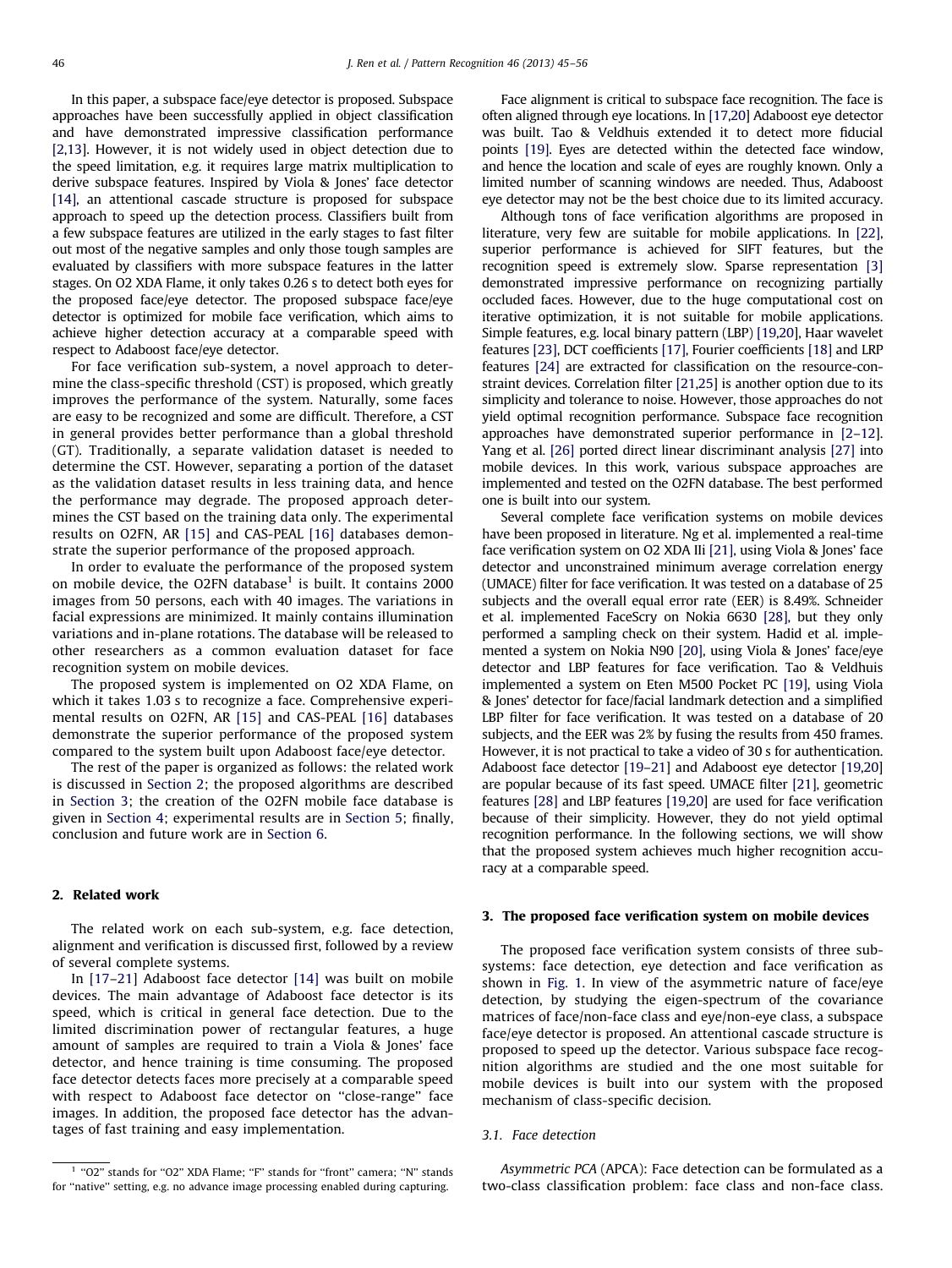<span id="page-2-0"></span>

Fig. 1. Block diagram of the proposed face verification system on mobile devices.

Traditionally, PCA treats two classes equally. As pointed in [\[2](#page-10-0)[,13\]](#page-11-0), the role of PCA in pattern classification is to remove the unreliable dimensions that are harmful to accurate classification. Since the training samples of two classes may have different reliability, we should weight them according to the class reliability when applying PCA. The covariance mixture  $\Sigma_{\alpha}$  is defined as

$$
\Sigma_{\alpha} = \alpha \Sigma_p + (1 - \alpha) \Sigma_q + \Sigma_m \tag{1}
$$

where  $\Sigma_p$ ,  $\Sigma_q$  are the covariance matrices of face/non-face class;  $\Sigma_m$  is the between-class scatter matrix;  $\alpha$  is the weighting factor of  $\Sigma_n$  and  $0 \le \alpha \le 1$ .

Face detection is highly asymmetric in nature. In general face detection it is relatively easy to collect representative face samples, but not easy to collect representative negative samples, since the non-face is ''everything else except face''. However, in ''close-range'' face detection the non-face samples are well defined, e.g. mainly the cropped partial faces. As a result,  $\Sigma_q$  can be estimated as reliable as  $\Sigma_p$ . Furthermore, much more non-face samples than face samples can be collected, and hence  $\Sigma_q$  can be more reliably estimated. Dimensions corresponding to the small eigenvalues of the covariance matrix of unreliable class should be removed. Therefore, we assign a large weight  $\alpha$  to  $\Sigma_p$ . PCA is applied on  $\Sigma_\alpha$ , and the eigenvectors  $\Phi_m$ corresponding to first m largest eigenvalues are extracted. By assigning a large weight to  $\Sigma_p$ , more dimensions corresponding to the unreliable small eigenvalues of  $\Sigma_p$  are removed, and hence better generalization performance is achieved.

Asymmetric discriminant analysis (ADA): APCA is effective to alleviate over-fitting problem by removing the unreliable dimensions of covariance mixture matrix. For a fast classification, discriminant analysis is necessary to extract a compact feature set from the reliable APCA subspace. Linear discriminant analysis (LDA) is commonly used to extract discriminant features. However, for two-class classification problem, only one feature can be extracted. Covariance discriminant analysis (CDA) [\[29\]](#page-11-0) can provide more dimensions, but the asymmetric nature of training data reduces the effectiveness of CDA. In fact, these two approaches can be combined in one discriminant evaluation. In asymmetric principal and discriminant analysis (APCDA) algorithm [\[13\]](#page-11-0), ADA is applied in the APCA subspace, which aims to maximize the Bhattacharyya distance [\[30\]](#page-11-0) defined in the following equation:

$$
D = \frac{1}{8}(\hat{M}_p - \hat{M}_q)^T \left(\frac{\hat{\Sigma}_p + \hat{\Sigma}_q}{2}\right)^{-1} (\hat{M}_p - \hat{M}_q) + \frac{1}{2} \ln \frac{|(\hat{\Sigma}_p + \hat{\Sigma}_q)/2|}{\sqrt{|\hat{\Sigma}_p||\hat{\Sigma}_q|}}
$$
(2)

where  $\hat{M}_p$ ,  $\hat{M}_q$ ,  $\hat{\Sigma}_p$ ,  $\hat{\Sigma}_q$  are the mean vectors of the face/non-face class and the covariance matrices of the face/non-face class in APCA subspace, respectively.

The first term of Bhattacharyya distance is maximized by LDA in Eq. (3), where  $\hat{\Sigma}_m$  is between-class covariance matrix in APCA subspace:

$$
\hat{\Sigma}_m \Phi = (\hat{\Sigma}_p + \hat{\Sigma}_q) \Phi \Lambda \tag{3}
$$

It is proven in [\[31\]](#page-11-0) that the second term of Bhattacharyya distance is maximized in the subspace spanned by the generalized eigenvectors corresponding to the largest  $\lambda_k+1/\lambda_k$ , where  $\lambda_k$ is the generalized eigenvalue of matrix pair either  $(\hat{\Sigma}_p,\hat{\Sigma}_q)$  or  $(\hat{\Sigma}_q,\hat{\Sigma}_p)$ , or equivalently  $(\hat{\Sigma}_p,\hat{\Sigma}_p + \hat{\Sigma}_q)$ . However, covariance matrix  $\hat{\Sigma}_p,\hat{\Sigma}_q$  are still biased even after APCA, thus the generalized eigenvalue problem is modified as in Eq. (4), where  $0.5 < \beta \leq 1$ is determined by prior knowledge about the asymmetry of the two classes:

$$
\hat{\Sigma}_p \mathbf{\Phi} = (\hat{\Sigma}_p + \beta \hat{\Sigma}_q) \mathbf{\Phi} \Lambda \tag{4}
$$

Then, Eqs. (3) and (4) are combined, e.g.

$$
(\hat{\Sigma}_p + \gamma \hat{\Sigma}_m) \Phi = (\hat{\Sigma}_p + \beta \hat{\Sigma}_q) \Phi \Lambda
$$
\n(5)

where  $\gamma$  is a constant that weights the discriminatory information of the class mean against the covariance. ADA is applied in the APCA subspace and extracts d eigenvectors  $\tilde{\Phi}_d$  corresponding to the  $d$  largest max( $\lambda_k$ , 1– $\lambda_k$ ), where  $\lambda_k$  is the generalized eigenvalue of Eq. (5).

Cascade APCDA (C-APCDA) face detector: Most non-face samples are significantly different from the face samples. It is possible to filter out a large number of non-face samples and preserve most face samples by utilizing a few APCDA dimensions. Thus, cascade APCDA (C-APCDA) is proposed to boost the detection speed. Easy samples can be processed extremely fast and only those tough samples will be evaluated at the latter stages with more dimensions.

After ADA, feature dimensions are sorted according to their discriminant power in the descending order. The proposed C-APCDA face detector consists of  $l$  stages. At stage  $i$ , it is an APCDA face detector  $\Omega_i$  of  $d_i$  dimensions,  $i = 1, 2, \ldots, l$ . We choose first  $d_i$  eigenvectors from  $\tilde{\Phi}_d$  to construct the projection matrix  $\mathbf{U}_i=[\tilde{\Phi}_1\tilde{\Phi}_2\ldots\tilde{\Phi}_{d_i}]$ , where  $\tilde{\Phi}_i$  is  $i$ -th eigenvector of  $\tilde{\mathbf{\Phi}}_d$ . As the stage number increases, the number of dimensions increases, and better classification performance is expected. Here, the face detector at each stage is constructed from the first  $d_i$  eigenvectors, as these feature dimensions are un-correlated. For each scanning window, we define its score [\[13\]](#page-11-0) as

$$
s_i = (\tilde{X}_i - \tilde{M}_q)^T (\beta \tilde{\Sigma}_q)^{-1} (\tilde{X}_i - \tilde{M}_q) - (\tilde{X}_i - \tilde{M}_p)^T \tilde{\Sigma}_p^{-1} (\tilde{X}_i - \tilde{M}_p)
$$
(6)

where  $\tilde{X}_i$ ,  $\tilde{M}_p$ ,  $\tilde{M}_q$ ,  $\tilde{\Sigma}_p$ ,  $\tilde{\Sigma}_q$  are testing sample, the mean vector of face/non-face class, the covariance matrix of face/non-face class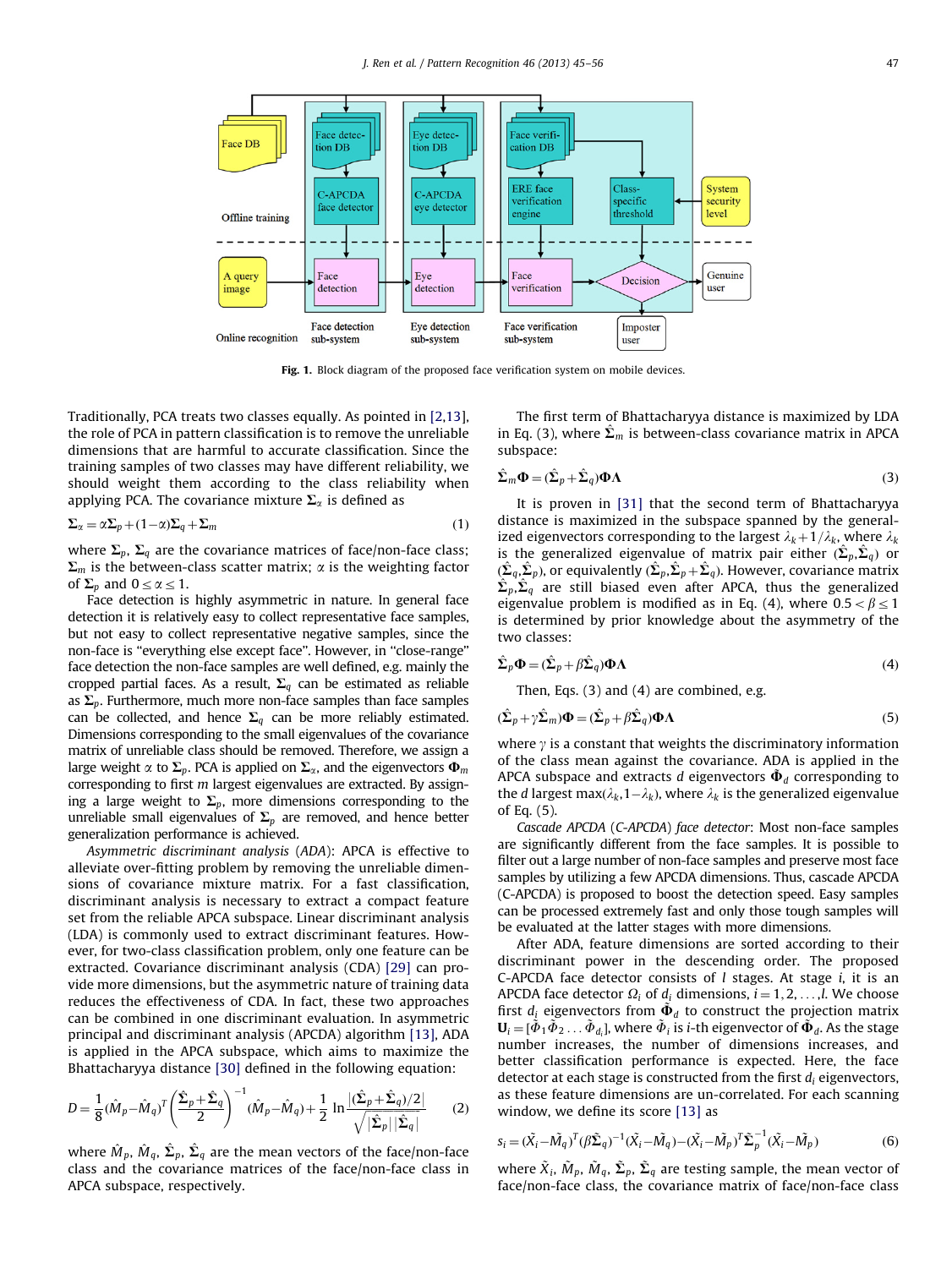in the APCDA subspace, respectively. If  $s_i \geq T_j$ , where  $T_j$  is the threshold at j-stage, it is a face sample, otherwise it is a non-face sample. The optimal threshold at each stage is determined as follows: assume the target false rejection rate (FRR) is  $\epsilon_F$ , and each stage has equal FRR  $\epsilon$ , then  $\epsilon$  can be estimated by  $\left(1{-}\epsilon\right)^{l}=1{-}\epsilon_{\text{F}}.$ The threshold at each stage is adjusted accordingly to achieve desired  $\epsilon$ . As there is only one face in the image, at the last stage  $\Omega_l$ , the scanning window with maximum score is detected as the face window.

The procedures to build the proposed C-APCDA face detector are summarized as follows:

- 1. Perform APCA on  $\Sigma_{\alpha}$  as defined in Eq. (1) to remove the unreliable dimensions.
- 2. Perform ADA in the APCA subspace, and choose generalized eigenvectors  $\tilde{\Phi}_d$  of Eq. (5) corresponding to d largest max  $(\lambda_k, 1-\lambda_k)$ .
- 3. Select the first  $d_i$  APCDA dimensions to construct the face detector  $\Omega_i$  at *i*-stage of the C-APCDA face detector.
- 4. At the last stage  $\Omega_l$ , the scanning window with maximum score as defined in Eq. (6) is detected as the face window.

#### 3.2. Eye detection

Although the eye detector can be built in a similar approach to the C-APCDA face detector, there are some differences between these two. Eye detection is to precisely locate two eyes, while face detection is to roughly locate the face region. Eye localization should be as accurate as possible so that the face can be aligned precisely, whereas much larger margin is allowed for face detection. For eye detection, only the cropping window at the precise eye location can be used as an eye sample. The scale of eyes is roughly known since eyes are detected within the detected face window. Therefore, only one eye sample can be generated for each eye. In order to determine the precise eye locations, the scanning windows that are very close to the eyes are included in the non-eye database. Lastly, eye detection is more sensitive to obstacles, e.g. wearing or not wearing glasses is not critical to face detection, but it is critical to eye detection. Similarly, open eyes, half-open eyes or closed eyes greatly affect the appearance of the eyes. All these increase the intra-class variations.

Eye detection is modeled as a two-class classification problem, e.g. positive eye class and negative non-eye class. The non-eye is not ''everything else except eye'', but the scanning windows within the face region. Thus, the covariance matrix of the noneye class can be estimated as reliable as that of the eye class. Furthermore, much more non-eye samples can be collected, and hence the covariance matrix of the non-eye class can be estimated more reliably. A larger weight should be put on the less reliable covariance matrix of the eye class so that more unreliable dimensions from the eye class can be removed.

The face is assumed to be almost upright. Thus, the left eye is detected in the left-up quarter and the right eye is detected in the right-up quarter. Right eyes are left–right flipped and only the left eye detector is built. The procedures similar to the C-APCDA face detector are adopted to build the proposed C-APCDA eye detector.

#### 3.3. Face verification

Many face recognition algorithms have been proposed in literature. Due to the limited resources on mobile devices, many are not suitable for mobile applications. In contrast, subspace approaches require less memory and computational power, and work well on low-resolution images. Thus, they are more suitable for mobile applications. Subspace approaches have demonstrated

state-of-the-art performance in face recognition [\[2,5](#page-10-0)[–10\]](#page-11-0). Our face verification sub-system is based on subspace approaches.

Subspace face recognition can be formulated as global formulation or class-specific formulation. In global formulation, one unified projection matrix is trained for all the classes through constructing a pooled covariance matrix [\[32\].](#page-11-0) In class-specific formulation, a classspecific projection matrix is trained for each class [\[33\].](#page-11-0) Similar to the training process, to determine whether a user is a genuine user or an imposter user, either a global threshold (GT) or a class-specific threshold is needed. Now the question is: Which combination of formulation and threshold should be used for face verification? In classspecific formulation, the genuine model generated from the limited number of training samples of each class may not be able to fully capture high complexity of face manifold, and may be easily over-fit to the training data. Those small eigenvalues of the class-specific covariance matrix are largely deviated from their true values [\[2](#page-10-0)[,13\]](#page-11-0). The inverses of those small unreliable eigenvalues are used to weight the features, which causes severe over-fitting problem. In contrast, in global formulation the within-class scatter matrix is constructed by summing up the class-specific covariance matrix of each class, and hence it can be better estimated. As a result, better generalization performance is achieved for global formulation. For class-specific formulation,  $n^2$  (*n* is face dimensionality) free parameters of the classspecific covariance matrix need to be estimated from very few training samples of each class, whereas only one parameter needs to be estimated for the CST. Thus, CST will not cause severe overfitting. Naturally, some faces are easy to be recognized, and hence a small threshold will be sufficient, whereas others may need a large threshold. Thus, CST in general provides better performance than GT. Therefore, we propose to train the face verification system based on global formulation and make the decision based on CST. In the latter section, a novel approach is proposed to determine the CST without sacrificing part of the training data as the validation data, which further boosts the performance of the system.

Subspace approaches share the same framework, e.g. originated from linear discriminant analysis. They aim to find the most discriminant dimensions by maximizing the Fisher ratio. Face dimensionality  $n$  is often larger than the number of samples  $N$ .  $S_w \in \mathbb{R}^{n \times n}$  is singular since its rank  $r \leq N-c$ , where c is the number of class. Many approaches are proposed to solve this singularity problem. Fisherface [\[9\]](#page-11-0) solves the singularity problem of  $S_w$  by applying PCA on  $S_t$  to reduce the feature dimensionality to  $N-c$ . However, discriminant information also resides in those dimensions being thrown away. Null space approach (NLDA) [\[10\]](#page-11-0) only utilizes the null space of  $S_w$ , but the discriminant information in range space is ignored. In fact, discriminant information resides in both subspaces. The features in the range space can be weighted by their discriminant power, e.g.  $\phi_k^w / \sqrt{\lambda_k^w}$  $\sqrt{\lambda_k^w}$ , where  $\phi_k^w$ ,  $\lambda_k^w$  are k-th eigenvector and eigenvalue of  $S_w$ . However, for the features in the null space,  $\lambda_k^w = 0$ . It is not feasible to directly combine the features from those two subspaces. In addition, in the range space, only the eigenvectors corresponding to leading largest eigenvalues are reliable. Those dimensions corresponding to small eigenvalues are not reliable, but a large amount of discriminant information resides in those dimensions.

In eigenfeature regularization and extraction (ERE) approach [\[2,5](#page-10-0)], it not only alleviates the problem of unreliable small and zero eigenvalues caused by noise, but also enables discriminant evaluation to be performed in the full dimension of the image data under one unified discriminant criteria. The subspace spanned by eigenvector  $\phi_k^w$  of  $S_w$  is decomposed into three subspaces: reliable range space  $\mathbf{F} = {\phi_k^w}_{k=1}^m$ , unreliable range space  $\mathbf{N} = {\phi_k^w}_{k=1}^r$  and null space  $\phi = {\phi_k^w}_{k=1}^r$ , where r is the rank of  $\mathbf{S}_w$  as defined early, and dimension  $\phi_{m+1}^w$  is the starting dimension of unreliable range space. The face component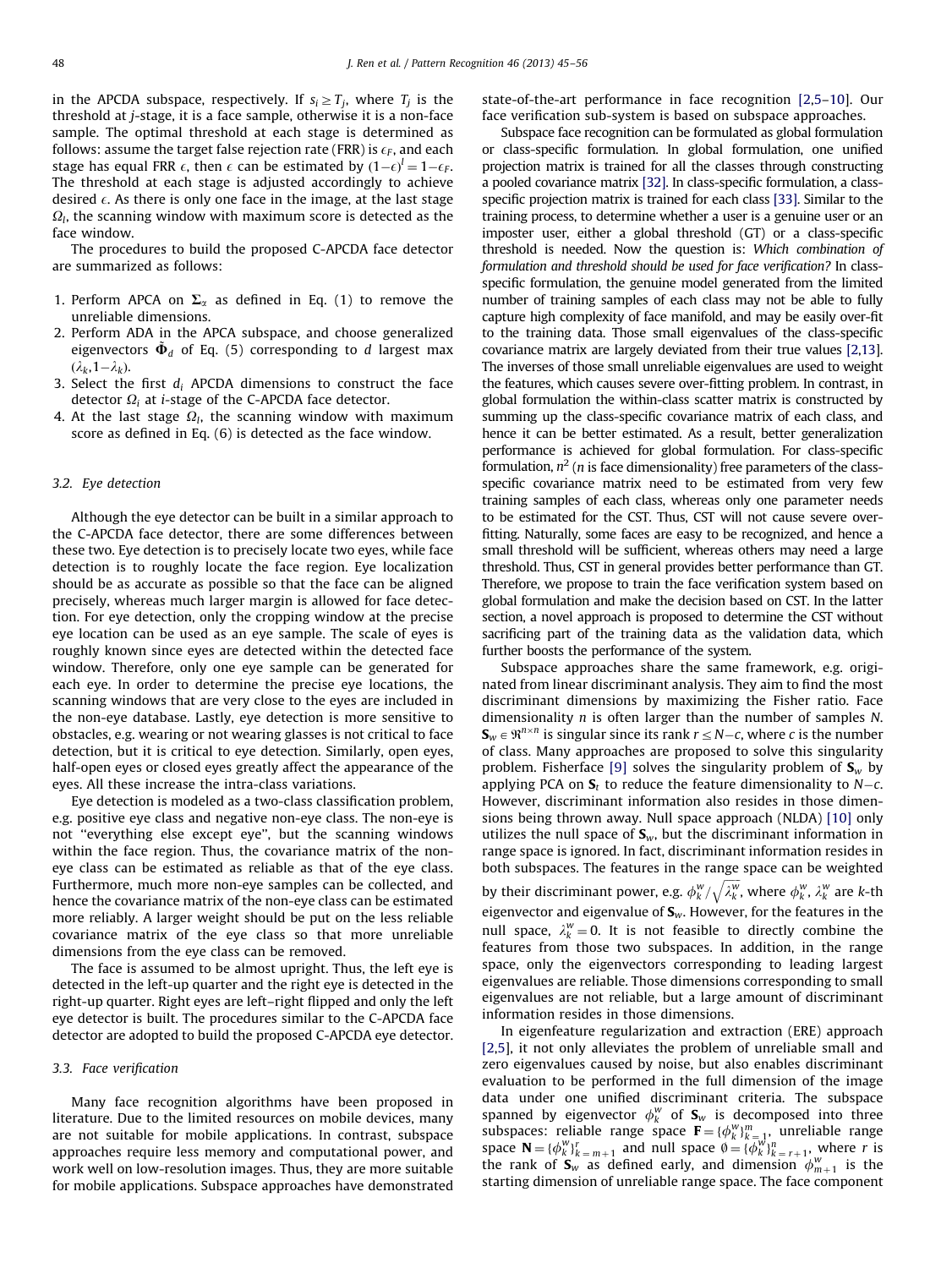<span id="page-4-0"></span>in F decays rapidly and can be viewed as the outliers of the whole spectrum. Median operator works well in separating outliers from a dataset. To determine the start point of unreliable range space, we first find a point near the center of unreliable range space by  $\lambda_{med}^W = \text{median}(\forall \lambda_k^W | k \leq r)$ . The distance between  $\lambda_k^W$  and the smaller hound of the line through the line through the line through the line through the line through the line through of the line through the line throu lest nonzero eigenvalue is  $d_{m,r} = \lambda_{med}^w - \lambda_r^w$ . The upper bound of the unreliable eigenvalues is estimated by  $\lambda_{med}^{\mathsf{w}}\hspace{-0.5mm}+\hspace{-0.5mm}d_{m,r}.$  More generally,  $\lambda_{m+1}^{\mathsf{w}}$  can be estimated by

$$
\lambda_{m+1}^{w} = \max \{ \forall \lambda_{k}^{w} | \lambda_{k}^{w} < \lambda_{med}^{w} + \mu(\lambda_{med}^{w} - \lambda_{r}^{w}) \} \tag{7}
$$

where  $\mu$  is a constant and  $\mu \approx 1$ . The optimal  $\mu$  may vary for different applications. For simplicity,  $\mu = 1$  is used for all the experiments.

In reliable range space F, the eigenvalues remain unchange. In unreliable range space  $N$ , the new eigenvalues are determined by fitting the eigenvalues in reliable range space F into a nonlinear model, e.g.  $\tilde{\lambda}_k^W = \alpha/(k+\beta)$ . Although not limited from other possible fitting,  $\alpha$  and  $\beta$  are determined by letting  $\tilde{\lambda}_1^{\rm w}=\lambda_1^{\rm w}$  and  $\tilde{\lambda}_m^{\rm w}=\lambda_m^{\rm w}$ , which yields

$$
\alpha = \frac{\lambda_1^w \lambda_m^w (m-1)}{\lambda_1^w - \lambda_m^w}, \quad \beta = \frac{m \lambda_m^w - \lambda_1^w}{\lambda_1^w - \lambda_m^w}
$$

As a result, the over-fitting problem caused by those unreliable dimensions is alleviated. In null space  $\emptyset$ , the new eigenvalues are chosen as the first eigenvalue of the nonlinear model in null space  $\emptyset$ . As a result, the singularity problem of  $S_w$  is alleviated. In summary, the eigen-spectrum  $\lambda_k^w$  is regularized by an eigenspectrum model:

$$
\tilde{\lambda}_k^w = \begin{cases}\n\frac{\lambda_k^w}{\alpha} & \text{if } k \le m \\
\frac{\alpha}{k + \beta} & \text{if } m < k \le r \\
\frac{\alpha}{r + 1 + \beta} & \text{if } r < k \le n\n\end{cases}
$$
\n(8)

Discriminant information is extracted in the full image dimension under one unified discriminant criteria. Now the features are weighted by  $\tilde{\lambda}_k^w$  as

$$
\tilde{\Phi}_w = \left\{ \phi_1^w / \sqrt{\tilde{\lambda}_1^w}, \phi_2^w / \sqrt{\tilde{\lambda}_2^w}, \dots, \phi_n^w / \sqrt{\tilde{\lambda}_n^w} \right\}
$$
(9)

Different eigen-spectrum models can be built. The optimal model is application-dependent. For simplicity, the original model in [\[5\]](#page-10-0) is used, as no free parameter selection is needed.

Then, discriminant analysis is applied to extract a compact feature set. The between-class scatter matrix  $S_b$  is projected as  $\tilde{\textbf{S}}_b\!=\!\tilde{\boldsymbol{\Phi}}_w^T\textbf{S}_b\tilde{\boldsymbol{\Phi}}_w$ . Then, we perform eigen-decomposition on  $\tilde{\textbf{S}}_b$ , i.e.

 $\tilde{\textbf{S}}_b \!=\! \tilde{\boldsymbol{\Phi}}_b \tilde{\boldsymbol{\Lambda}}_b \tilde{\boldsymbol{\Phi}}_b^T$ . The first  $d$  eigenvectors  $\tilde{\boldsymbol{\Phi}}_b^d$  corresponding to  $d$ largest eigenvalues of  $\tilde{\mathbf{S}}_b$  are selected. Finally, the projection matrix is obtained as  $\tilde{\mathbf{P}} = \tilde{\boldsymbol{\Phi}}_w \tilde{\boldsymbol{\Phi}}_b^d$ .

The procedures of ERE approach are summarized in Fig. 2.

Class-specific decision based on training data: Conventionally, a validation set is needed to find the optimal threshold of each class. Separating a validation set from the training set results in less training samples, and hence the overall performance of the system may degrade. Instead, we propose to determine the CST based on the training data.

The proposed approach is based on the following observation: for the imposter classes whose training samples are very close to the claimed class center, their testing samples are also likely close to the claimed class center, and hence easily falsely accepted. In view of this, we can use the distances from the claimed class center to other class centers as the indicator of the CST, e.g.  $d_{i,j} = D(M_i, M_j), i \neq j$ , where  $M_i$  is the claimed class center,  $M_i$  is the class center of  $j$ -th class, and  $D$  is a distance measure. We can choose the distances to k-nearest class centers and use the average as the indicator of the CST. For simplicity, we choose  $k=1$ . The illustration for determining the CST based on the training data is shown in Fig. 3. Imposter samples that are close to the claimed class center are easily falsely accepted. Thus, the



Fig. 3. Illustration for determining the class-specific threshold based on the training data. The small stars, circles, squares and diamonds represent samples of Classes 1–4, respectively. The big ones represent the class centers. The distance of a class center to its nearest class center is used as the indicator of the CST.



Fig. 2. Block diagram of ERE approach.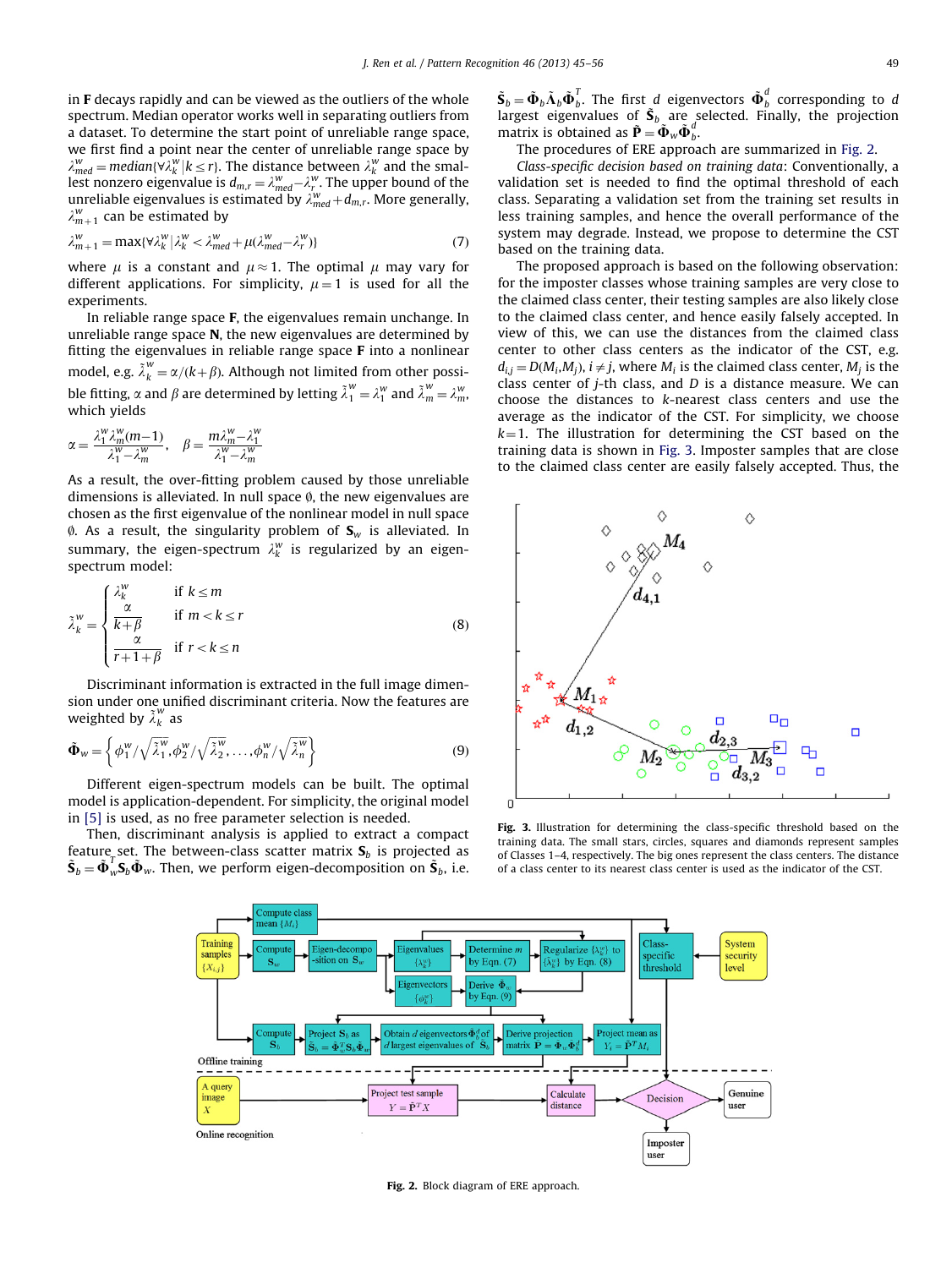<span id="page-5-0"></span>distance from the claimed class center to its nearest class center is chosen as the indicator of the CST, i.e.  $d_i = min_i(d_{i,i})$ . As shown in [Fig. 3,](#page-4-0)  $d_{1,2}$ ,  $d_{2,3}$ ,  $d_{3,2}$  and  $d_{4,1}$  are the indicators for Classes 1, 2, 3, 4, respectively. Based on this distance, the CST is calculated as  $t_i = d_iR$ , where  $R \ge 0$  is used to control the security level of the system. If a high security level is required for some applications, i.e. a low false acceptable rate is desirable, user can choose a small value of R. If a low false rejection rate is desirable, user can choose a large value of R. In this way, the proposed approach determines the CST without a validation dataset. More samples can be used in training, and hence a better performance is expected.

In literature, to the best of our knowledge, when the CST is used, no receiver characteristic curve (ROC) is provided except for some discrete operational points. When a validation dataset is used to determine the CST, the number of operational points is determined by the limited number of genuine validation samples in each class. Therefore, only a limited number of operational points can be determined. For the proposed approach, ROC can be easily generated by varying the control parameter R.

In order to determine the CST, a large amount of training samples of each user are required. For general face recognition tasks, a large number of users use a public system. Thus, it is very difficult to collect such a large amount of training images per each user. However, for mobile applications, the mobile device is personalized. Thus, a user can comfortably collect a large number of his/her own photos gradually during the usage of the system, which can be used to compute a reliable CST.

# 4. O2FN mobile face database creation

In order to evaluate the proposed face verification system, the O2FN mobile face database is built. It contains 2000 face images of size  $144 \times 176$  pixels from 50 subjects. The images are self-taken photos. The users are told to take roughly 20 indoor images and 20 outdoor images, with minimum facial expression variations and out-plane rotations. As shown in Fig. 4, the O2FN database mainly contains in-plane rotations and illumination variations.

The O2FN database is then used to generate the training and testing databases to evaluate each sub-system. For the face detection sub-system, 53 924 face samples and 477 097 non-face samples are generated and normalized to the size of  $24 \times 28$ pixels. For the eye detection sub-system, the detected faces are

first normalized to  $96 \times 112$  pixels, and then 4000 eye samples and 207 331 non-eye samples of size  $35 \times 25$  pixels are generated from the detected faces. To evaluate the face verification subsystem, face images are cropped, rotated to the same horizon and normalized to the size of  $82 \times 96$  pixels based on the manually marked eyes. In the system-level evaluation, face images are normalized based on the eye locations determined by face/eye detector. An ellipse mask is applied to remove the unwanted corner, and the final face vector is of length 6634. Histogram equalization is applied to reduce illumination variations and the face vector is normalized to zero mean and unit variance.

# 5. Experimental results

In this section, the proposed face verification system is firstly systematically evaluated on the O2FN database. Then, it is further compared with the system built upon Adaboost face/eye detector on the AR database [\[15\]](#page-11-0) and the CAS-PEAL database [\[16\]](#page-11-0). Superior performance of the proposed system is demonstrated.

The O2FN database is partitioned in a consistent way as shown in Table 1. The performance on each sub-system is evaluated in a pilot run, where 20 odd images of the first 40 subjects are used in training. Then, in the system-level evaluation, the experiment is repeated five times. For each trail, 40 subjects are randomly selected and used in training.

# 5.1. Face detection results on the O2FN database

In this section we show the gradual performance improvement, i.e. PCA  $\rightarrow$  APCA  $\rightarrow$  APCDA  $\rightarrow$  C-APCDA face detector on the O2FN database. Then, the proposed C-APCDA face detector is compared with Adaboost face detector.

#### Table 1

Partition of the O2FN database.

| Sub-system                                           | 40 subjects                      | 10 subjects                            |                                         |
|------------------------------------------------------|----------------------------------|----------------------------------------|-----------------------------------------|
|                                                      | 20 odd images                    | 20 even images                         | 40 images                               |
| Face detection<br>Eye detection<br>Face verification | Training<br>Training<br>Training | Testing<br>Testing<br>Genuine matching | Testing<br>Testing<br>Imposter matching |



Fig. 4. Sample images of the O2FN database.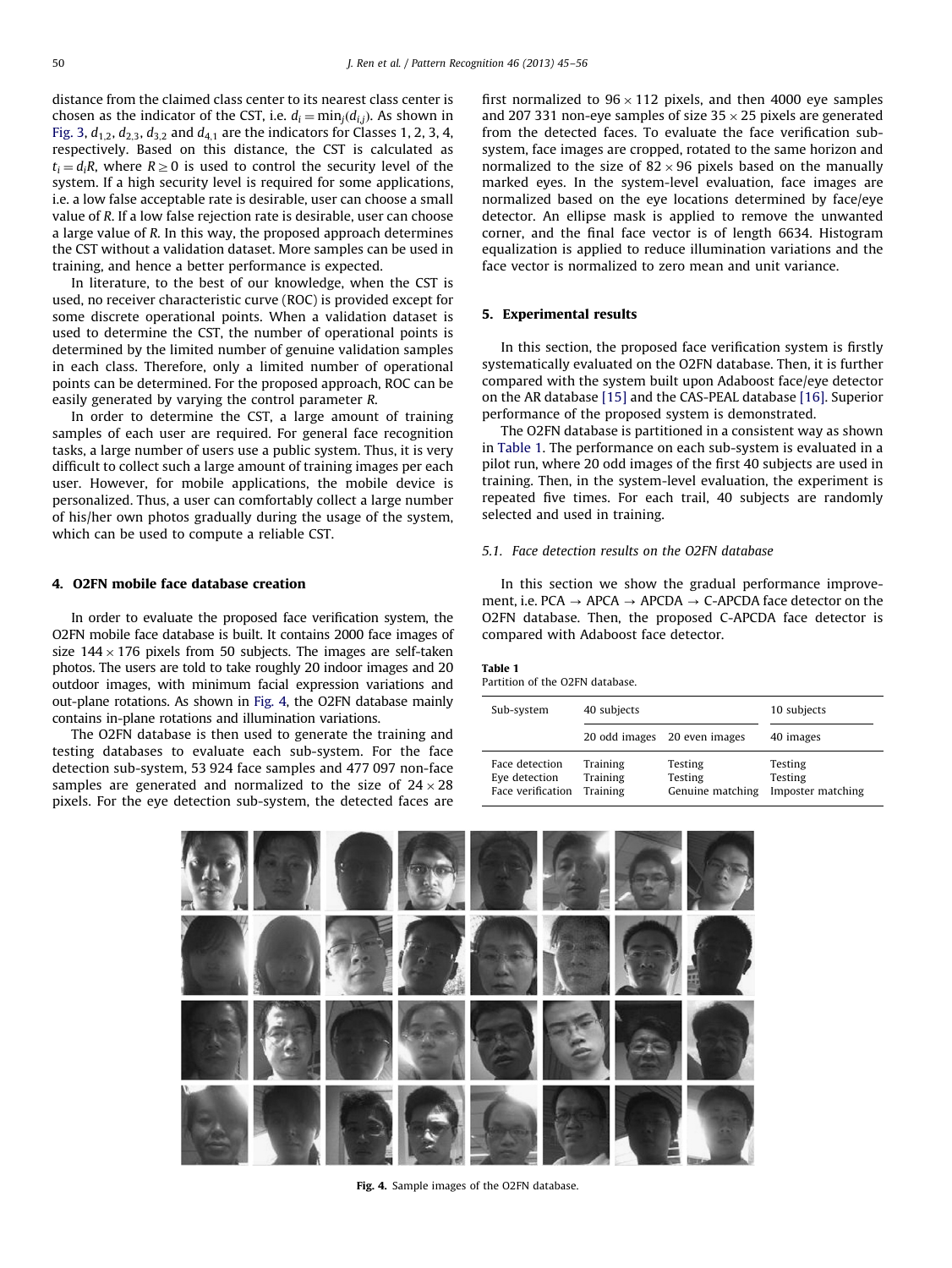

**Fig. 5.** Experimental results on the O2FN database. (a) Eigen-spectrum plot for the eigenvalue  $\lambda^p_k$ ,  $\lambda^q_k$  of the face/non-face covariance matrix, and the corresponding variance  $v_k^p$ ,  $v_k^q$  of the face/non-face testing samples, (b) the EER for the APCA/APCA face detector and (c) the EER for the APCDA face detector.

To study the reliability of face/non-face training samples, we analyze the eigen-spectrums of  $\Sigma_p$  and  $\Sigma_q$ . We perform eigendecomposition on  $\Sigma_p$ ,  $\Sigma_q$ , and obtain corresponding eigenvalue  $\lambda_k^p$ ,  $\lambda_k^q$  and eigenvector  $\varPhi_k^p$ ,  $\varPhi_k^q$ . Then, face/non-face testing samples are projected onto  $\Phi_k^p$ ,  $\Phi_k^{\hat{q}}$ , respectively. Corresponding variance  $v_k^p$ ,  $v_k^q$   $\phi_k^q$  are calculated. We present  $\lambda_k^p$ ,  $v_k^p$  in the descending order, and  $\lambda_k^q$ ,  $v_k^q$  in the ascending order as shown in Fig. 5(a).  $\lambda_k^q$  and  $v_k^q$  are almost overlapped, and hence non-face training samples can well represent testing samples. On the other hand,  $\lambda_k^p$  and  $v_k^p$  differ significantly after dimension 300, and hence face training samples cannot well represent face testing samples. A large weight  $\alpha = 0.9$ is assigned to  $\Sigma_p$  so that more unreliable dimensions from the face class can be removed by APCA. When  $\alpha = n_p/(n_p+n_q) \approx 0.1$ , it is a standard PCA face detector.  $n_p$ ,  $n_q$  are the number of face/ non-face training samples.

Then, we test the PCA/APCA face detector on extracted testing samples, and plot the EER vs. dimensions as shown in Fig. 5(b). APCA consistently outperforms PCA after dimension 60. It is consistent with our analysis in [Section 3.1.](#page-1-0) By assigning a large weight to the unreliable face class, more dimensions from the unreliable covariance matrix of the face class are removed. Thus, better generalization performance is achieved.

The objective of ADA in APCDA is to find the most discriminant dimensions within the APCA subspace. The EER of the APCDA face detector of different dimensions is shown in Fig. 5(c). The EER of the APCDA face detector is comparable to that of the APCA face detector, but with much less dimensions. With 60 dimensions, the lowest EER of 2.73% is achieved for the APCDA face detector. Even with the first dimension only, the EER of 5.32% is achieved.

In view of the discriminant power of first few APCDA dimensions, a cascade APCDA face detector is built. It consists of eight stages with 1, 2, 3, 6, 12, 24, 48, 96 dimensions at each stage. A large amount of negative samples are filtered out by the Table 2 Comparisons of APCA, APCDA, C-APCDA face detector and Adaboost face detector on the O2FN database.

| Algorithm                                                |                                  |                                  | $R_0 \geq 85\%$ (%) $R_0 \geq 70\%$ (%) Dimensions required |
|----------------------------------------------------------|----------------------------------|----------------------------------|-------------------------------------------------------------|
| APCA300<br>APCDA100<br>C-APCDA<br>Adaboost face detector | 97.25<br>97.00<br>97.00<br>96 17 | 99.58<br>99.83<br>99.67<br>99.17 | 300<br>100<br>17                                            |

classifier built from the first APCDA dimension. The proposed C-APCDA face detector is tested on 1200 face testing images. Let us define the overlap ratio  $R_0$  as the ratio of the overlapped region over the union area. 97.00% and 96.50% of faces are detected for  $R_0 \geq 85\%$  when  $\epsilon = 0.5\%$  and  $\epsilon = 1\%$ , respectively. For  $R_0 \geq 70\%$ , almost perfect detection rate is achieved: 99.67% and 99.25%, respectively. Unless otherwise stated, the face detection rate is calculated based on  $R_0 \ge 70\%$ . In terms of time saving, the proposed C-APCDA face detector with  $\epsilon = 0.5$ % is 5.7 times faster than the APCDA face detector of 96 dimensions.

The proposed face detector is further compared with Adaboost face detector. As it requires a huge number of samples and tremendous time to train an optimal Adaboost face detector, we utilize pre-trained face detectors in OpenCV library [\[34\]](#page-11-0). We test four Adaboost face detectors and the one with best performance (haarcascade\_frontalface\_alt\_tree.xml) is reported. Table 2 summarizes the experimental results of the APCA face detector of 300 dimensions, the APCDA face detector of 100 dimensions, the proposed C-APCDA face detector and Adaboost face detector. The number of dimensions required for the C-APCDA face detector is estimated as  $96/5.7 \approx 17$ . Among three subspace face detectors, the C-APCDA face detector needs much less dimensions compared to the other two for roughly the same detection rate.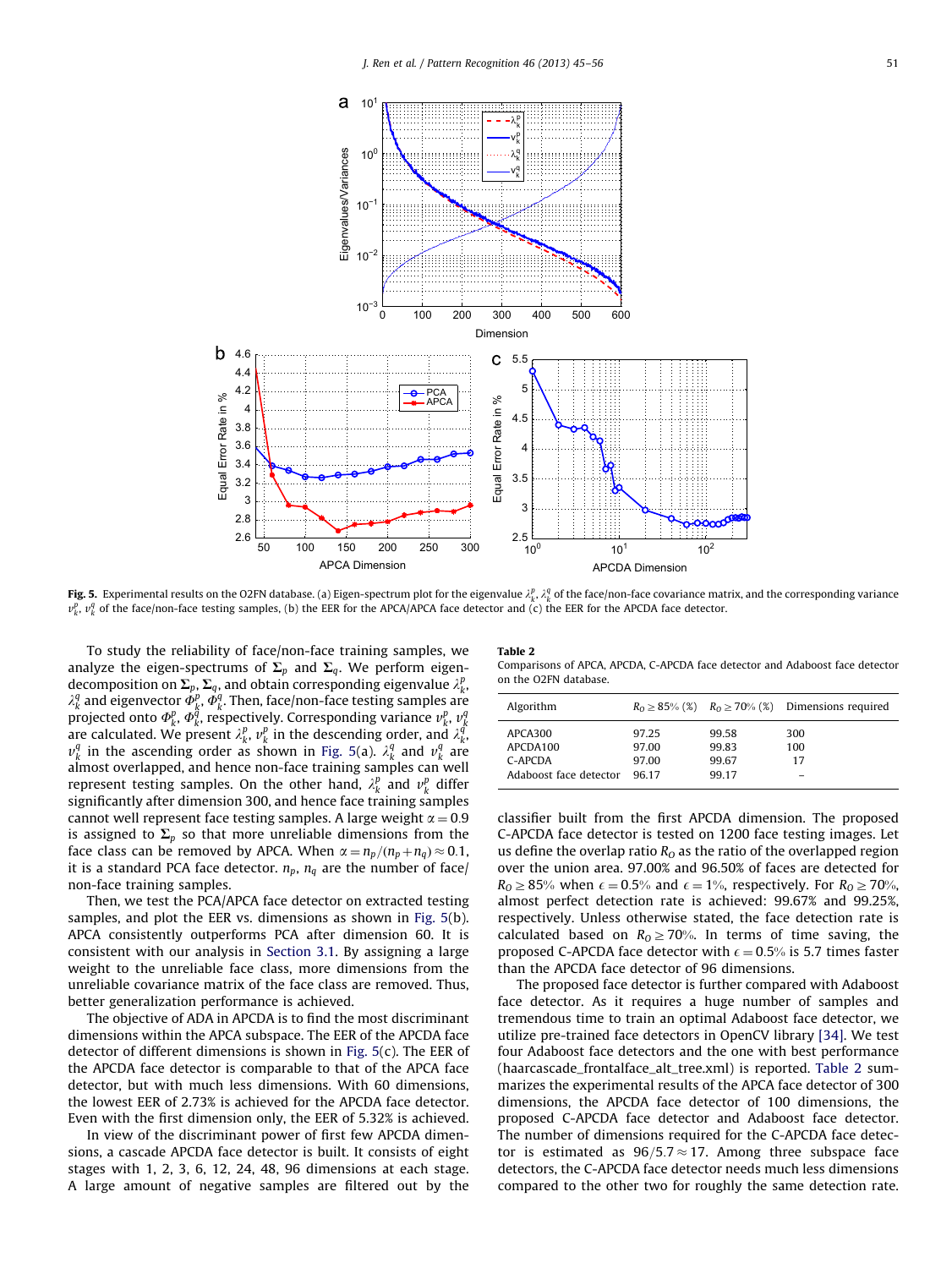

**Fig. 6.** Experimental results on the O2FN database. (a) Eigen-spectrum plot for the eigenvalue  $\lambda_k^p, \lambda_k^q$  of the eye/non-eye covariance matrix, and the corresponding variance  $v_k^p v_k^q$  of the eye/non-eye testing samples, (b) the comparison of the PCA/APCA eye detector in terms of EER and (c) the EER of the APCDA eye detector.

Compared to Adaboost face detector, the C-APCDA face detector achieves better face detection rate.

#### 5.2. Eye detection results on the O2FN database

In this section, we present the experimental results of the APCA/APCDA eye detector, the proposed C-APCDA eye detector and the comparisons to other eye detectors. Eyes are detected within the detected face region. Thus, the detection rate reported here is the overall detection rate of face/eye detection.

To study the reliability of eye/non-eye training samples, we apply eigen-spectrum analysis similarly as in the face detection. For eye samples, eigenvalue  $\lambda_k^p$  of the covariance matrix  $\mathbf{\Sigma}_p$  and corresponding variance  $v_k^p$  of the testing samples are presented in the descending order as shown in Fig. 6(a). For non-eye samples, eigenvalue  $\lambda_k^q$  and corresponding variance  $v_k^q$  are presented in the ascending order.  $v_k^p$  differs significantly from  $\lambda_k^p$  for  $k > 350$ , whereas  $v_k^q$  in general is very close to  $\lambda_k^q$ . A limited number of eye training samples cannot well represent the testing samples, and hence are less reliable. A large weight is assigned to the eye class, e.g.  $\alpha = 0.3$ . It is significantly larger than the weight in PCA, e.g. when  $\alpha \approx 0.02$ , APCA is deduced to standard PCA.

Then, the PCA eye detector and the APCA eye detector are tested on extracted samples. The results are shown in Fig. 6(b). The APCA eye detector consistently outperforms the PCA eye detector. By assigning a large weight to the unreliable eye class, more dimensions from the unreliable covariance matrix of the eye class are removed. Thus, better performance is achieved.

With much less dimensions, the APCDA eye detector can achieve comparable performance to the APCA eye detector. The EER of APCDA eye detector of different dimensions is shown in Fig. 6(c). With first two dimensions only, almost the same EER as APCA60 is achieved.

Table 3 Eye detection rate on the O2FN database for the C-APCDA eye detector of  $\epsilon = 0.5\%$ . 1% and Adaboost eye detector on the detected face images under different tolerances.

|                                        | Tolerance C-APCDA eye detector C-APCDA eye detector Adaboost eye<br>$\epsilon = 0.5\%$ (%) | $\epsilon = 1\%$ (%)             | detector (%)                     |
|----------------------------------------|--------------------------------------------------------------------------------------------|----------------------------------|----------------------------------|
| $T = 1$<br>$T=2$<br>$T = 3$<br>$T = 4$ | 53.33<br>83.25<br>93.17<br>96.42                                                           | 53.67<br>84.00<br>93.42<br>96.50 | 37.33<br>77.42<br>90.33<br>94.25 |
| $T = 5$                                | 97.75                                                                                      | 98.00                            | 95.92                            |

In view of the discriminant power of the first few APCDA features, a C-APCDA eye detector is built. It consists of six stages, with 1, 2, 3, 6, 12, 20 dimensions at each stage. It is tested on 1200 face images for  $\epsilon = 0.5\%$  and 1%. 97.75% and 98.00% eyes are detected within 5 pixels to the manually marked eyes, respectively. Table 3 shows the detection rates under different tolerances. A large portion of eyes are detected within 2 pixel to the manually marked eyes. In the latter sections, unless otherwise states, the eye detection rate is calculated based on 5-pixel tolerance. Compared to Adaboost eye detector [\[34\],](#page-11-0) the proposed C-APCDA eye detector detects the eyes at much more precise locations.

For the C-APCDA eye detector, by utilizing the focus-attention strategy, most of non-eye samples are rejected at the early stages and only those tough samples are evaluated at the latter stages. Thus, the speed is greatly improved. The computational complexity of the C-APCDA eye detector is only 22.82% of the APCDA eye detector of 20 dimensions. [Table 4](#page-8-0) shows the performance comparison of the APCA eye detector of 60 dimensions, the APCDA eye detector of 20 dimensions and the proposed C-APCDA eye detector. For the C-APCDA eye detector, the number of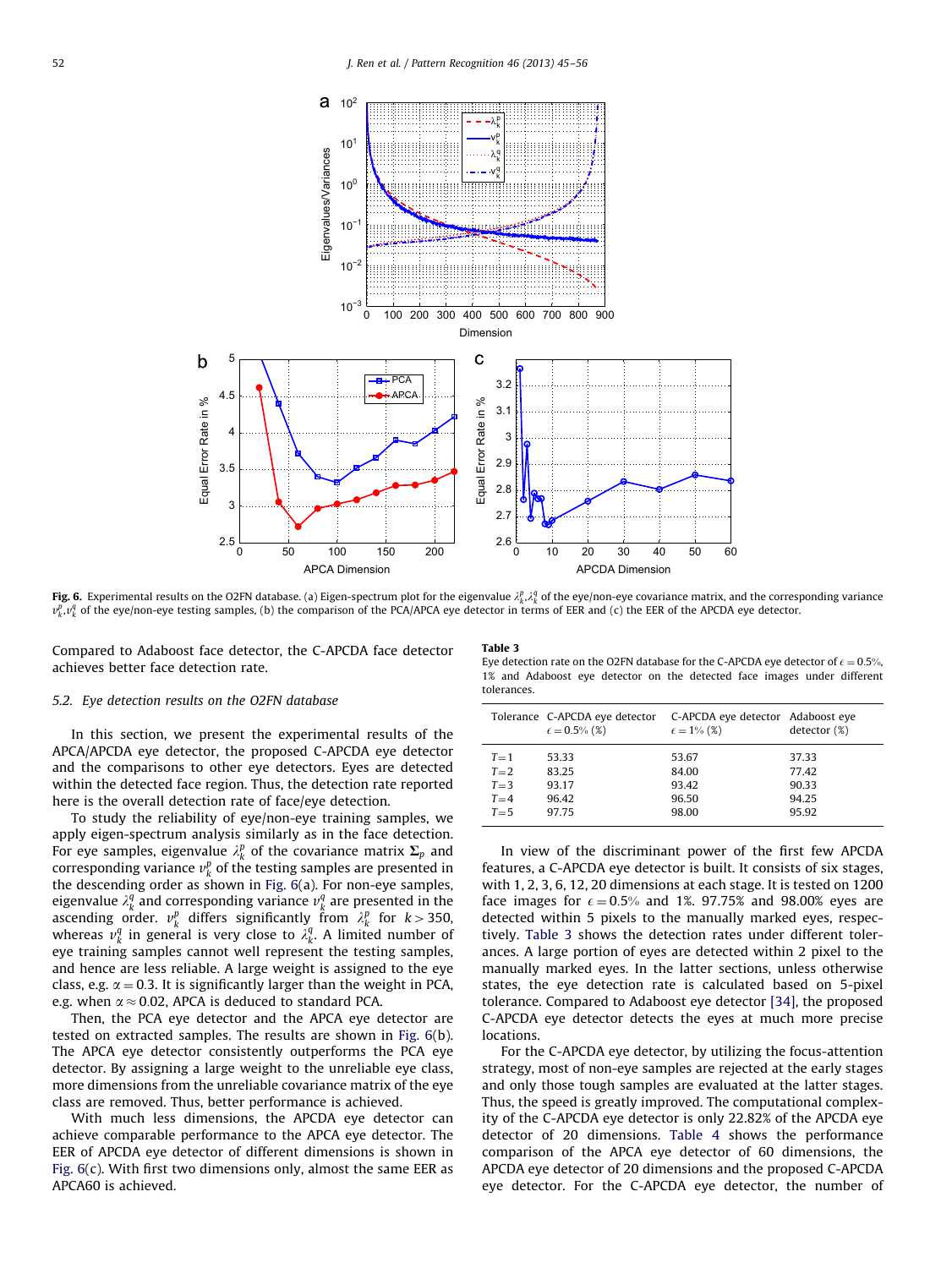<span id="page-8-0"></span>dimensions required is calculated as  $20 \times 22.82\% \approx 4.6$ . Compared to the APCA/APCDA eye detector, the proposed C-APCDA eye detector achieves a comparable detection accuracy, but with much less dimensions.

The proposed C-APCDA eye detector is further compared with four feature-based eye detectors [\[35–38\]](#page-11-0) and Adaboost eye detector [\[34\]](#page-11-0). Three sets of results for the proposed C-APCDA eye detector are presented: corresponding to scanning step sizes 1–3. For Adaboost eye detector, the experimental results of scale factor 1.01 and 1.1 are given. The algorithms are implemented and tested on a PC with Intel Core 2 Duo CPU @ 2.66 GHz and 2 GB RAM. The experimental results are shown in Table 5. Feature-based eye detectors are simple and fast, and hence suitable for mobile devices with limited computation power. However, as shown in Table 5, feature-based eye detectors cannot work well. The highest detection rate is achieved for the proposed C-APCDA eye detector of scanning step size 1. The processing time is 166.6 ms, which is longer than Adaboost eye detector of scale factor 1.1. As shown in the last two rows of Table 5, if we increase the scanning step size of the proposed algorithm to 2 or 3, the proposed C-APCDA eye detector consumes less processing time yet still achieves significantly higher detection rate than Adaboost eye detector. In the latter sections, the scale factor of Adaboost eye detector is set as 1.01. Some sample images of face/eye detection results for the proposed C-APCDA face/eye detector are shown in Fig. 7. The eyes are detected almost as accurate as the marked eyes.

## 5.3. Face verification results on the O2FN database

The proposed ERE approach [\[2,5\]](#page-10-0) and various other subspace face recognition algorithms, e.g. Bayesian maximum likelihood

#### Table 4

Performance comparison of APCA, APCDA and C-APCDA eye detector on the O2FN database.

| Eye detector      | Detection rate (%) | Dimension required |
|-------------------|--------------------|--------------------|
| APCA60<br>APCDA20 | 97.58<br>96.83     | 60<br>20           |
| C-APCDA           | 98.00              | 4.6                |

#### Table 5

Comparisons of the C-APCDA eye detector with other eye detectors on the O2FN database.

| Algorithm                          | Detection rate (%) | Time (ms) |
|------------------------------------|--------------------|-----------|
| Li et al. algorithm [35]           | 55.63              | 2.8       |
| Lin and Yang's algorithm [36]      | 74.17              | 27.4      |
| Ren and Jiang's algorithm [37]     | 83.42              | 51.8      |
| Ren and Jiang's algorithm [38]     | 89.50              | 10.0      |
| Adaboost [34]-SF 1.01              | 95.92              | 576.9     |
| Adaboost [34]-SF 1.1               | 90.58              | 61.0      |
| The proposed algorithm—step size 1 | 98.00              | 166.6     |
| The proposed algorithm—step size 2 | 97.92              | 44.0      |
| The proposed algorithm—step size 3 | 96.50              | 22.6      |

(BML) [\[6\],](#page-10-0) enhanced maximum likelihood (EML) [\[7\],](#page-10-0) dual-space LDA (DSL) [\[8\],](#page-10-0) FisherFace [\[9\],](#page-11-0) null space approach [\[10\]](#page-11-0) and graph embedding [\[12\],](#page-11-0) are implemented and tested on the O2FN database. They are tested on the face images normalized based on the manually marked eyes (''Marked eyes'') and the detected eyes (''Detected eyes''), and evaluated for CST and GT. ''Detected eyes'' are determined by the proposed C-APCDA face/eye detector. The experimental results at optimal parameters are reported in Table 6.

In original FisherFace approach the null space of  $\Sigma_{w}$  may not be removed when PCA is performed on  $\Sigma_t$ . Those dimensions corresponding to the null space of  $\Sigma_w$  will have very large weights, and hence dominate the matching score. Therefore, we modify original FisherFace by performing PCA on  $\Sigma_w$  to reduce the dimension to N-c. Much better performance is achieved. For graph embedding, marginal Fisher analysis [\[12\]](#page-11-0) is implemented.

Table 6 shows that the proposed ERE approach achieves the best performance for almost all the settings. The EER is as low as 1.37% for ''Marked eyes'' and CST. When tested for ''Detected eyes'', the EER is as low as 4.12% for CST. The eigen-spectrum model of ERE approach alleviates the over-fitting problem caused by the small eigenvalues in the range space of  $\Sigma_{w}$ , and utilizes the discriminant information in both the range place and the null space. Thus, better performance is achieved.

Table 6 also shows that better performance is achieved for CST compared to GT. The CST determined by the proposed approach greatly improves the performance. In addition, we can easily obtain the ROC for different algorithms. E.g. the ROC for ERE approach, ''Marked eyes'', CST is shown in [Fig. 8](#page-9-0).

Finally, Table 6 shows that subspace approaches are sensitive to face alignment error. Previously, we achieve face/eye detection rate as high as 98%, but the performance based on the detected eyes still degrades significantly. Thus, an accurate face/eye detector is crucial to the performance of the complete and fully automated face verification system.

Face recognition via sparse representation [\[3\]](#page-10-0) has demonstrated superior performance to handle occluded faces. We implement it based on l1-MAGIC [\[39\]](#page-11-0) and compare it with ERE approach on the images normalized based on the manually marked eyes. The original normalized image of size  $82 \times 96$  pixels

#### Table 6

Comparisons of various subspace face recognition algorithms at different settings in terms of EER on the O2FN database.

| Algorithm            | Marked eyes<br>GT(%)<br>CST(%) |       | Detected eyes |        |  |
|----------------------|--------------------------------|-------|---------------|--------|--|
|                      |                                |       | GT(%)         | CST(%) |  |
| <b>BML</b> [6]       | 12.16                          | 13.52 | 16.03         | 17.76  |  |
| <b>EML [7]</b>       | 9.63                           | 11.27 | 13.07         | 15.23  |  |
| Dual-space [8]       | 3.13                           | 1.83  | 8.08          | 4.98   |  |
| FisherFace [9]       | 32.53                          | 35.37 | 34.43         | 37.91  |  |
| FisherFace-modified  | 2.69                           | 1.88  | 5.87          | 4.88   |  |
| Null space [10]      | 3.16                           | 1.90  | 8.24          | 4.98   |  |
| Graph embedding [12] | 5.95                           | 3.36  | 11.64         | 10.76  |  |
| ERE approach [5]     | 2.42                           | 1.37  | 6.28          | 4.12   |  |



Fig. 7. The sample images of face/eye detection results for the C-APCDA face/eye detector on the O2FN database.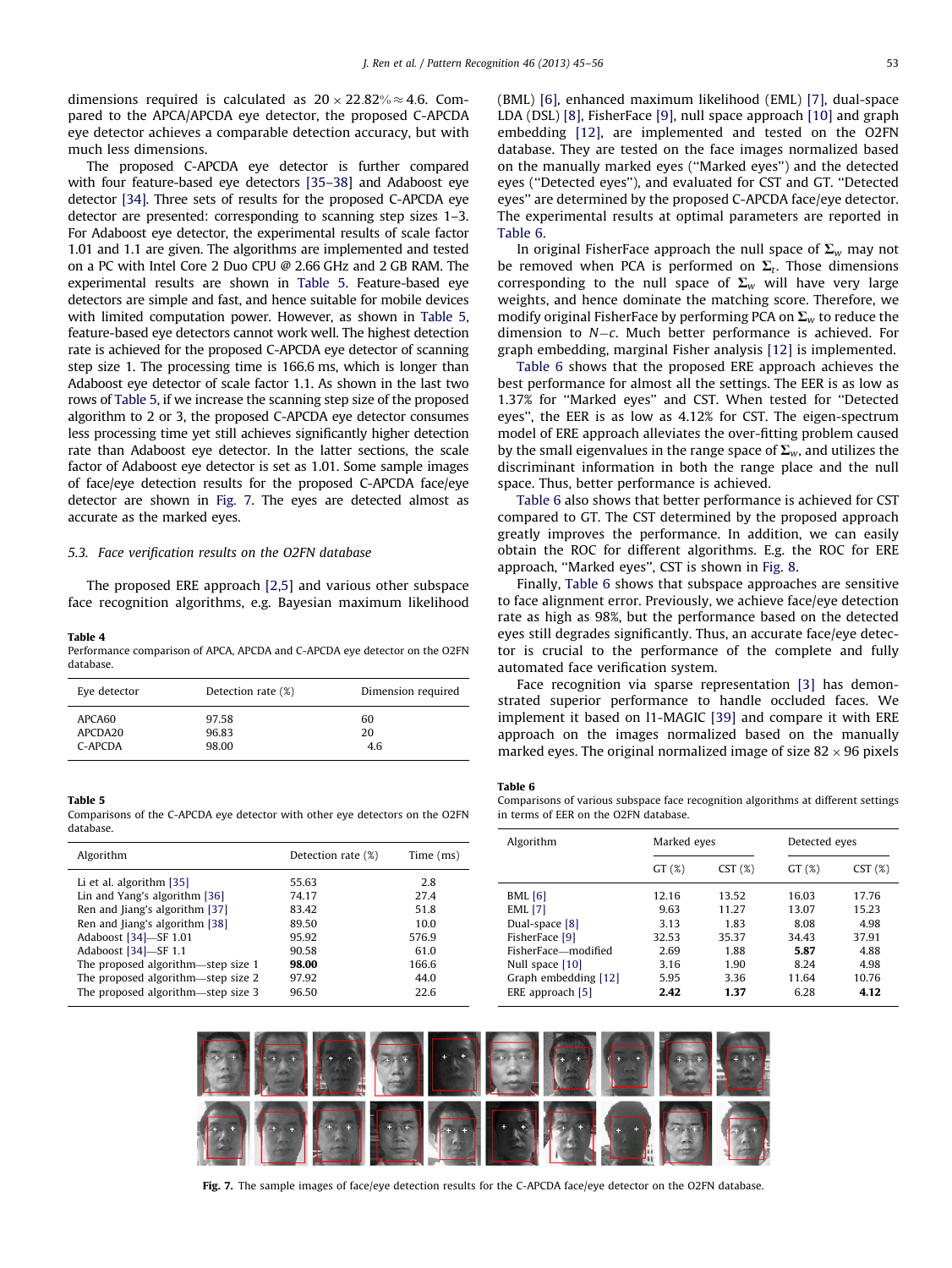<span id="page-9-0"></span>is too large for sparse representation. Thus, we resize it to  $41 \times 48$ pixels. Sparse representation is originally formulated as face identification problem with a reject option. Sparsity concentration index (SCI) is used to reject the imposter samples. Then for the genuine samples, Algorithm 1 in [\[3\]](#page-10-0) is used to find the identity. To handle the occlusion, an identity matrix is appended after the image matrix. The EER for SCI is 2.94%, and subsequent face recognition rate on the genuine samples is 98.25%. The overall EER of sparse coding will surely be larger than 2.94%. On the same image set of size  $41 \times 48$  pixels, the EER of ERE approach is 2.5% when using the global threshold and 1.78% when using the CST. Clearly ERE approach outperforms sparse coding.

## 5.4. System-level comparison on the O2FN database

The proposed face verification system, i.e. the C-APCDA face/ eye detector, ERE face verification with the CST, is compared with the system built from Adaboost face/eye detector, ERE face verification with the global threshold. The O2FN database is partitioned as shown in [Table 1.](#page-5-0) The experiment is repeated five times, and each time 40 subjects are randomly selected and used in training. The average performance and standard derivation are reported in Table 7. The performance is fairly consistent over five trials. The EER of ERE face verification on the images normalized



Fig. 8. The ROC for ERE approach based on the class-specific threshold.

based on the manually marked eyes is  $0.94\% \pm 0.27\%$ . The proposed system demonstrates superior performance compared to the competitive system. An overall EER of 3.88% is achieved for the proposed system.

#### 5.5. Experimental results on the AR database

Seventy-five subjects with 14 non-occluded images per subject are selected from the AR database [\[15\]](#page-11-0). Those images mainly vary in facial expressions. The first seven images of first 60 subjects serve as the training images, and the remaining seven images of first 60 subjects serve as the genuine testing images. The 14 images of last 15 subjects serves as the imposter testing images. The C-APCDA face/eye detector is built based on 420 training images and then used to determine the eye locations of the testing samples. The face verification sub-system is based on ERE approach. The proposed system is compared with the system built upon the Adaboost face/eye detector as shown in Table 8. The abbreviations are the same as defined in [Table 6.](#page-8-0)

The proposed C-APCDA face detector locates the faces at a much higher precision compared to the Adaboost face detector, e.g. 96.98% of faces are located with  $R_0 \ge 85$ %. Subsequently, the proposed C-APCDA eye detector detects the eyes at a higher precision compared to Adaboost eye detector, e.g. 98.73% of eyes are detected within 5 pixels to the manually marked eyes. As a result, compared to the system built upon Adaboost face/eye detector, the proposed system achieves much lower EER, e.g. 4.54% for the global threshold and 1.90% for the CST. In addition, it can be seen that the proposed approach to determine the CST significantly improves the performance.

#### 5.6. Experimental results on the CAS-PEAL database

There are in total 30 863 images of 1040 subjects in the CAS-PEAL database, in which 9031 are frontal faces and 21 832 are profile faces. We choose the frontal dataset for testing. The CAS-PEAL database is more challenging than the AR database. Besides variations in facial expressions, there are variations in accessory, aging, background, distance and lighting. 2359 images of first 101 subjects are selected. Other subjects are discarded as they have much less images per subject, and hence not suitable for face verification task. The odd images of first 80 subjects serve as the training images, and the even images of first 80 subjects serve as the genuine testing images. The images of last 21 subjects serve as the imposter testing images. The face verification sub-system is

# Table 7

Performance comparison of the proposed face verification system and the system built upon Adaboost face/eye detector, evaluated on 2000 images of the O2FN mobile face database for five trials.

| Algorithm                               | Face detection rate (%) | Eye detection rate (%) | System overall EER (%) |
|-----------------------------------------|-------------------------|------------------------|------------------------|
| C-APCDA face/eye detector + $ERE + CST$ | $99.33 + 0.19$          | $96.98 + 0.29$         | $3.88 + 0.27$          |
| Adaboost face/eye detector + $ERE + GT$ | $98.73 + 0.16$          | $95.40 + 0.18$         | $8.49 + 0.71$          |

Table 8

Performance comparison of the proposed face verification system and the system built upon Adaboost face/eye detector, evaluated on 1050 images of 75 subjects on the AR database.

| Algorithm                                                               | Face detection rate |                     | Eye detection rate $(\%)$ | Marked eyes |        | Detected eyes |              |
|-------------------------------------------------------------------------|---------------------|---------------------|---------------------------|-------------|--------|---------------|--------------|
|                                                                         | $R_0 \geq 85\%$ (%) | $R_0 \geq 70\%$ (%) |                           | GT(%)       | CST(%) | GT(%)         | CST(%)       |
| C-APCDA face/eye detector + $ERE$<br>Adaboost face/eye detector + $ERE$ | 96.98<br>91.27      | 99.84<br>99.21      | 98.73<br>95.71            | 2.70        | 1.66   | 4.54<br>7.64  | 1.90<br>3.37 |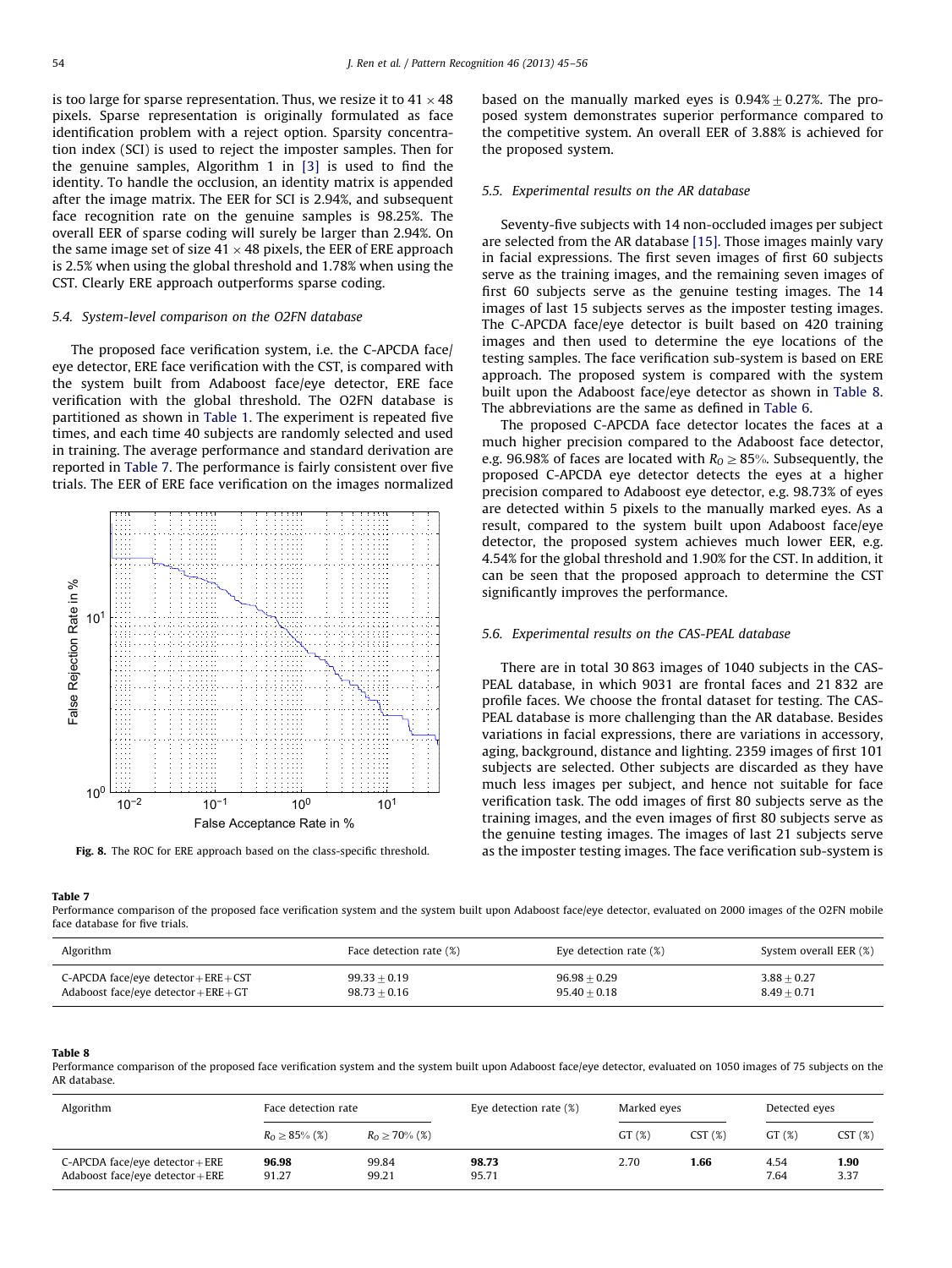#### <span id="page-10-0"></span>Table 9

Performance comparison of the proposed face verification system and the system built upon Adaboost face/eye detector, evaluated on 2359 images of 101 subjects on the CAS-PEAL database.

| Algorithm                                                               | Face detection rate |                     | Eye detection rate $(\%)$ | Marked eyes |        | Detected eyes |              |
|-------------------------------------------------------------------------|---------------------|---------------------|---------------------------|-------------|--------|---------------|--------------|
|                                                                         | $R_0 \geq 85\%$ (%) | $R_0 \geq 70\%$ (%) |                           | GT(%)       | CST(%) | GT(%)         | CST(%)       |
| C-APCDA face/eye detector + $ERE$<br>Adaboost face/eye detector + $ERE$ | 94.48<br>93.46      | 99.42<br>99.27      | 98.55<br>93.02            | 4.13        | 3.18   | 6.60<br>9.30  | 5.60<br>6.77 |

based on ERE approach. The proposed system is compared with the system built upon Adaboost face/eye detector as shown in Table 9.

The proposed C-APCDA face/eye detector locates the eyes at a much higher precision compared to Adaboost face/eye detector, e.g. the eye detection rate increases from 93.02% to 98.55%. As a result, the proposed system outperforms the system built upon Adaboost face/eye detector, e.g. the overall EER is reduced from 9.30% to 6.60% for the GT. The proposed approach to determine the CST further improves the performance. Compared to the GT, the overall EER of the proposed system is reduced from 6.60% to 5.60% for the CST.

#### 5.7. Implementation on mobile devices

The proposed complete and fully automated face verification system is implemented on O2 XDA Flame, with 2 Mb camera at the rear, one VGA video camera in front, 520 MHz IntelR PXA-270 processor, 128 Mb RAM and Windows Mobile 6 operating system. Two techniques are employed to further speed up the system. Firstly, we utilize the focus-attention strategy in the spatial domain for face/eye detection, e.g. checking the face/eye at a coarse scale first and then focus on the region of interest at a fine scale. Secondly, in view of the discriminant power of the APCDA face/eye detector of first few dimensions, we build the C-APCDA face/eye detector based on down-sampled face/eye samples. The face is down-sampled from  $24 \times 28$  pixels to  $6 \times 7$  pixels and the eye is down-sampled from  $35 \times 25$  pixels to  $7 \times 5$  pixels. Scanning windows are first filtered by those down-sampled C-APCDA detector, and then only those tough samples are evaluated by the C-APCDA detector of higher resolution. In such a way, the detection speed is further improved. On average, it takes 110.5 ms for face detection, 145.1 ms for eye detection and 772.5 ms for face verification. In total, it takes 1028.1 ms to recognize a face on O2 XDA Flame mobile phone. If the system is implemented on the new mobile phones with more memory and computation power, e.g. iPhone 4S, much higher speed is expected.

The core module is implemented in native  $C++$  (no windows API) and packaged in dll. The system can be easily ported into various applications and different platforms. Several applications have been built upon this system, e.g. mobile access control, personalized media consumption and data/folder locker. For more implementation details, readers can refer to [\[40\]](#page-11-0).

#### 6. Conclusion and future work

In order to secure the mobile devices, a complete and fully automated face verification system is proposed in this paper. The proposed system is systematically evaluated on O2FN, AR and CAS-PEAL databases. Comprehensive experiments demonstrate the superior performance of the proposed system compared to the state-ofthe-art technologies. The best competitive system is built upon Adaboost face/eye detector and ERE approach for face recognition. Compared to this system, the proposed system reduces the overall EER from 8.49% to 3.88% on the O2FN database, from 7.64% to 1.90% on the AR database and from 9.30% to 5.60% on the CAS-PEAL database. The proposed system is implemented on O2 XDA Flame, in which it takes 1.03 s to recognize a face.

The proposed cascade APCDA face/eye detector achieves better detection rate than Adaboost face/eye detector. The eye detection rate increases from 95.40% to 96.98% on the O2FN database, from 95.71% to 98.73% on the AR database and from 93.02% to 98.55% on the CAS-PEAL database. The eyes are detected almost as accurate as the manually marked eyes. Furthermore, by utilizing the focus-attention strategy, the detection speed is greatly improved. Compared to Adaboost face/eye detector, the proposed C-APCDA eye face/eye detector detects the eyes at a much higher precision and a comparable speed.

Various subspace approaches are evaluated. In ERE approach, the eigen-spectrum of  $\Sigma_w$  is replaced by a spectrum model, which solves the problem of the unreliable small eigenvalues in the range space and utilizes the discriminant information in both the range space and the null space. The proposed approach to determine the CST from the training data instead of extra validation data further improves the performance.

A representative database is important to the success of the training-based face verification system. Therefore, in order to further improve the system, a larger mobile face database is necessary, which will be our future work.

#### Acknowledgment

The authors would like to thank National Science and Engineering Research Council, A\*STAR for funding the research of the face verification system on mobile devices under the Research Grant no. 0621300056. This work is supported in part by the Nanyang Assistant Professorship (SUG M58040015), and supported in part by the Singapore National Research Foundation under its International Research Centre @ Singapore Funding Initiative and administered by the IDM Programme Office.

#### References

- [1] P.J. Philips, M. Hyeonjoon, S.A. Rizvi, P.J. Rauss, The FERET evaluation methodology for face-recognition algorithms, IEEE Transactions on Pattern Analysis and Machine Intelligence 22 (10) (2000) 1090–1104.
- [2] X. Jiang, Linear subspace learning-based dimensionality reduction, IEEE Signal Processing Magazine 28 (2) (2011) 16–26.
- [3] J. Wright, A. Yang, A. Ganesh, A. Sastry, Y. Ma, Robust face recognition via sparse representation, IEEE Transactions on Pattern Analysis and Machine Intelligence 31 (2) (2009) 210–227.
- [4] D.Q. Dai, P.C. Yuen, Regularized discriminant analysis and its application to face recognition, Pattern Recognition 36 (3) (2003) 845–847.
- [5] X. Jiang, B. Mandal, A. Kot, Eigenfeature regularization and extraction in face recognition, IEEE Transactions on Pattern Analysis and Machine Intelligence 30 (3) (2008) 383–394.
- [6] B. Moghaddam, T. Jebara, A. Pentland, Bayesian face recognition, Pattern Recognition 33 (11) (2000) 1771–1782.
- X. Jiang, B. Mandal, A. Kot, Enhanced maximum likelihood face recognition, Electronics Letters 42 (19) (2006) 1089–1090.
- X. Wang, X. Tang, Dual-space linear discriminant analysis for face recognition, in: IEEE Conference on Computer Vision and Pattern Recognition, 2004, pp. 564–569.